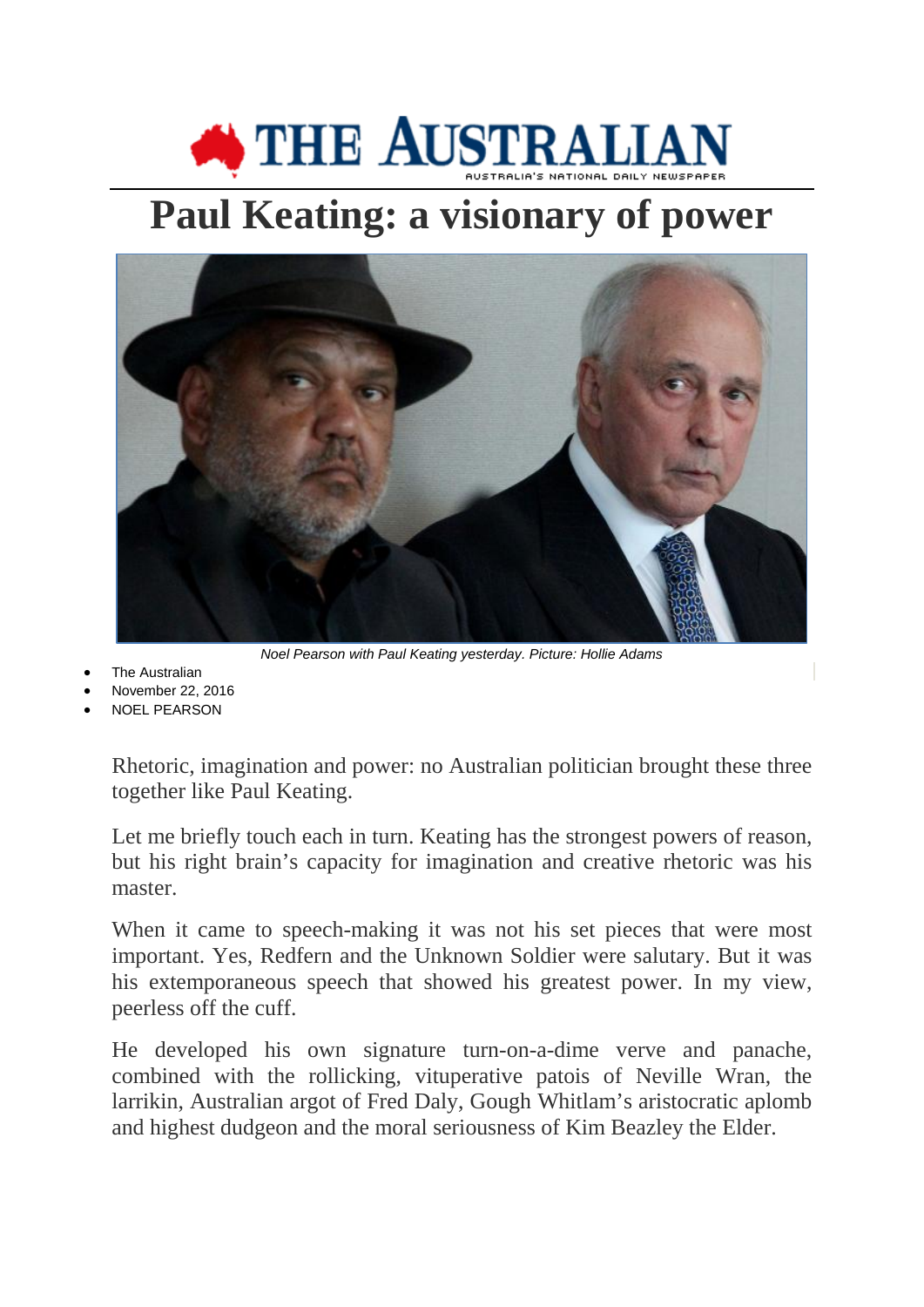Recall the 1991 Keating challenge of Bob Hawke for the prime ministership. That interregnum between the gauntlet of the first vote and the second was one of the most exhilarating in our modern political history. Not just because we loved the drama, but because the question of whether the country's greatest treasurer would succeed one of its greatest prime ministers, was truly momentous and portentous for the commonwealth.

From my university-days bedsit, this was the greatest show on earth. The challenger's rhetoric was vital. During that sparkling interview with Laurie Oakes on *Sunday* on the eve of the first vote, Keating said: "I can provide better government in terms of direction, strategy, espirit de corps, enthusiasm and, dare I say it, where necessary, a touch of excitement."

Who could resist a case so put? Where does one enlist? These words enjoined me to the cause, let alone an uncertain caucus caught between nostalgia and the future.

All of the treasurer's both notorious and hitherto untried powers were now set upon dethroning the tsar. And the sword he wielded was whetted on the stony shores of Kirribilli.

He came for Hawke from the front. I asked Keating's biographer Troy Bramston whether he could recount one incident of treachery on his subject's part. With such a long and violent backstory, my question stonkered him. Vicious, yes. Vengeful, yes. Merciless, yes. But treacherous, no.

This surprised me, for even great statesmen must needs admit opportunism and low art. Indeed, Hawke welshing (the Kirribilli agreement) was treachery, and who would gainsay his greatness?

Singular is the politician for whom the charge of treachery cannot be sustained. Indeed his lion's courage and visceral partisanship gave him a fierce loyalty that was probably his greatest vulnerability. He refused to throw Carmen Lawrence under the bus. He held on to Graham Richardson too long. As long as he drew breath for the fight, retreat was not his ken. Whatever one thinks of the besieged head of the Human Rights Commission, Keating would never abandon Gillian Triggs — or indeed Julian Assange to suffer alone.

I think he stood by my mob too long for his own good. His opponents sought to cast us as a black albatross around his electoral throat, but his advocacy for reconciliation and Mabo never wavered. Because it was the right thing for the nation.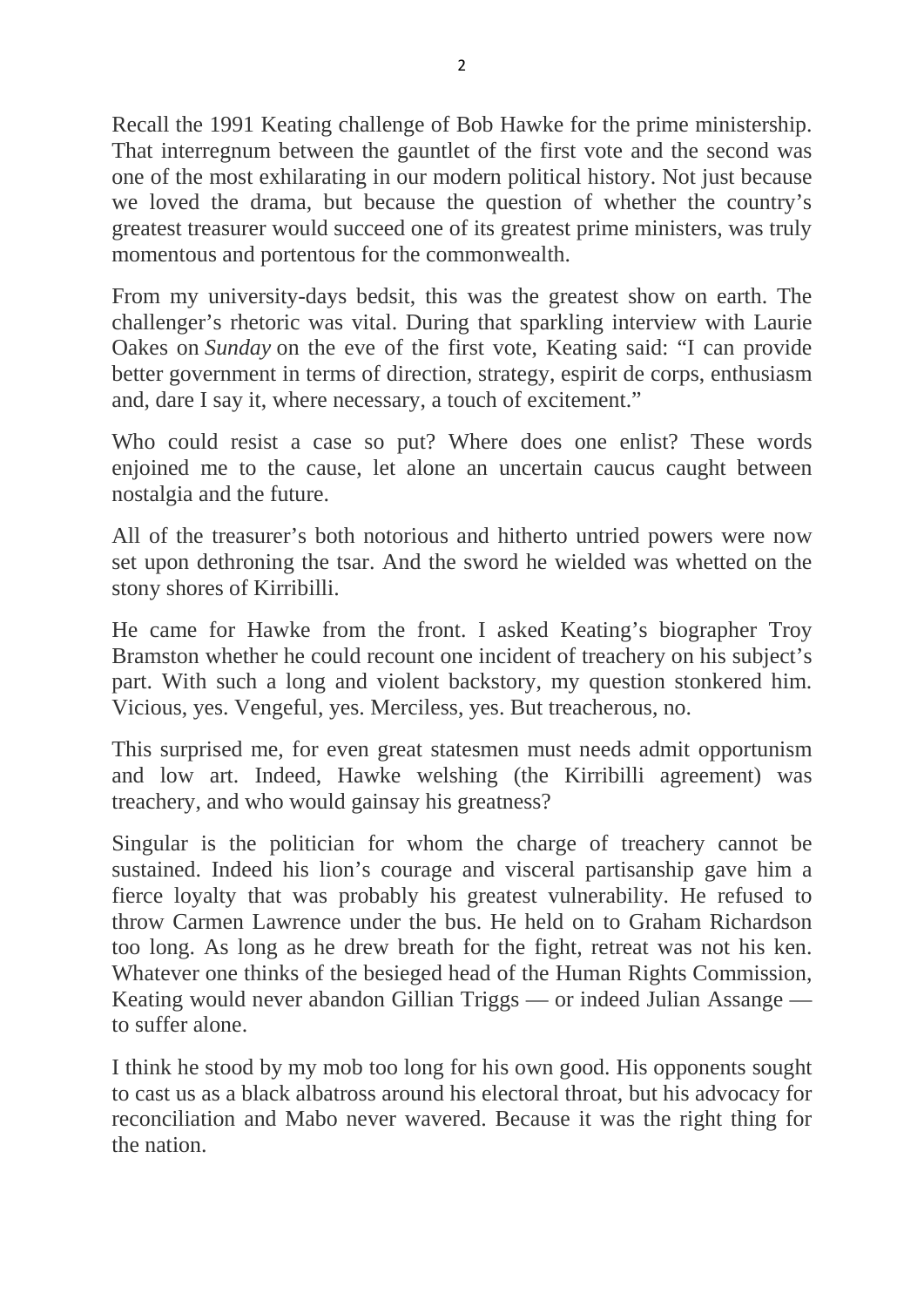Coleridge defined prose as — words in their best order, poetry as the best words in their best order. My definition is that rhetoric is poetic argument in prose form. There is for me one rule: never underestimate the intelligence of the audience, and the willingness of people from all walks of life to learn and appreciate words well used. We all seek edification, so why should we have low expectations of our fellow citizens?

Ideas are the ballast of political leadership. When they are thin and tepid, conventional borrowings of the policy wonks, you end up with "Cash for Clunkers", a board for "Social Inclusion", "Pink Batts" and so on.

Keating's distinction was his imagination, whence flowed his creativity. He remains in his 70s one of the most fecund policy brains in the country. His insights are sharper and ideas keener than the dross served up by those who came after.

The great killer of imagination is transactional politics masquerading as government leadership. Sure industrial skill in making deals is part of a useful toolbox, but it cannot be the main. Leadership cannot be an endless series of transactions: instead it must serve higher purpose and higher strategy. Pursuit of higher vision.

It is indisputable that Keating's great fund of creativity was not just a function of his capacious intelligence, but sprung from the deep wells of a carefully curated love of human artistry.

Which is why the wonks fed on a stringent diet of nonfiction policy will never emulate Keating's policy imagination. There is more to gain from John Milton and Franz Liszt than the latest wonkery.

I now turn to power. The benchmark for power biography is Robert Caro's five-part opus on Lyndon Baines Johnson. Troy Bramston chose the only subject born in these antipodes large enough, and has produced a compelling biographical synthesis worthy of Caro. Both journalists, Caro and Bramston seek to come to grips with power, its purpose, its accumulation, its deployment, its triumph and ultimately, its loss.

Caro is on my mind because there are two American presidents with whom prime minister Keating is best compared: LBJ and William Jefferson Clinton. These are to my mind the most prodigious political talents of the 20th century presidents. There were greater presidents, but none with their sheer capacity.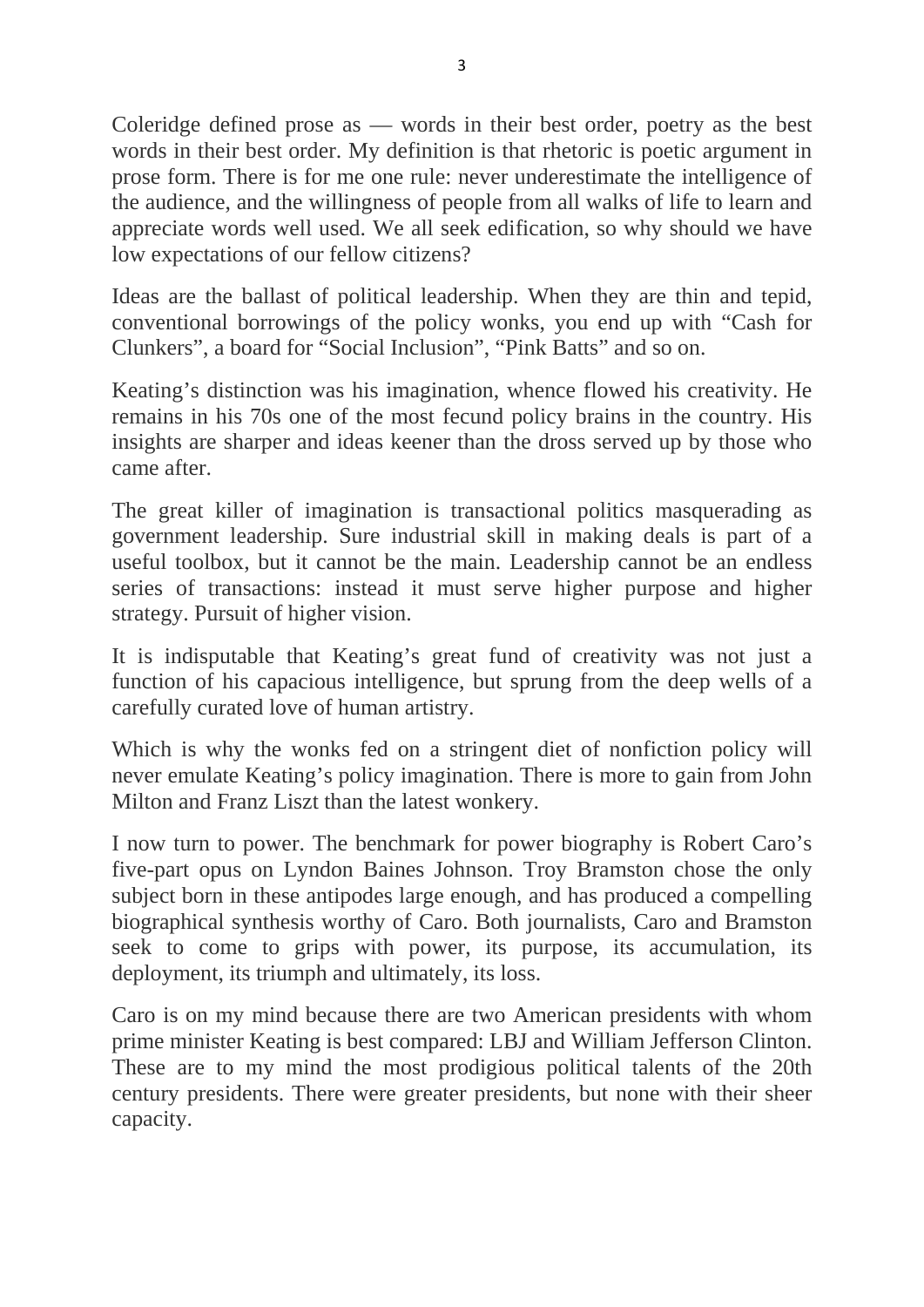LBJ was the wiliest and most persuasive: Keating shared his "grab you by the lapels" ability to cajole, persuade, charm and strike the fear of God. He thought 10 moves ahead, and while attending the transactions always had a long game in play. He lacked style and charisma, but no one mastered the Senate like the 36th president. And he saw the presidency as the power to do something otherwise ("what the hell is the presidency for?") in response to civil rights.

For Johnson no political knot could not be untied. It required two things. Firstly one must find the solution. The solutions exist, the difficulty for us mortals is we don't have the ability to work it out. This is where LBJ smoking and prowling the verandas of his Texas ranch-house, and Keating ruminating in his music room, grappled with Gordian challenges and found their solution. The second requirement is to have the skill and capability to execute the solution: to bring it to fruition. Us mortals can sometimes theorise the way through, but can we make reality?

My second comparison is to Clinton. For me Clinton's intellectual breadth, charisma and power of speech that best compares with Keating. The 42nd president too much wasted his place in history and his policy production while prodigious, was mostly small-bore and domestic — lacking the architectonics of the Australian. Keating never wasted his public service, and made more with his place in history than Clinton.

My argument is therefore that Keating was the amalgam of the best of these two great Democratic presidents. LBJ's capacity for close quarters compulsion, playing the long game and resolving the irresolvable, combined with The Big Dog's charisma, intellectual depth and sheer poetry of speech.

No great good can be achieved in public life without power. I have learned from my own bitter experience of pursuing reform in this country's greatest backwater of misery and wretchedness, the truth of Machiavelli's centuriesold counsel when he said: "It should be borne in mind that there is nothing more difficult to handle, more doubtful of success, and more dangerous to carry than initiating changes in a state's constitution. The innovator makes enemies of all those who prospered under the old order, and only lukewarm support is forthcoming from those who would prosper under the new."

And has this not been the story of these 20 years since the 1996 election? Those who prospered by the reforms secured by this 24th prime minister were nowhere to be seen when he undertook his innovations, gave him no succour in the strife, and celebrate their gains with nary a nod to him at whose bloody hands they came.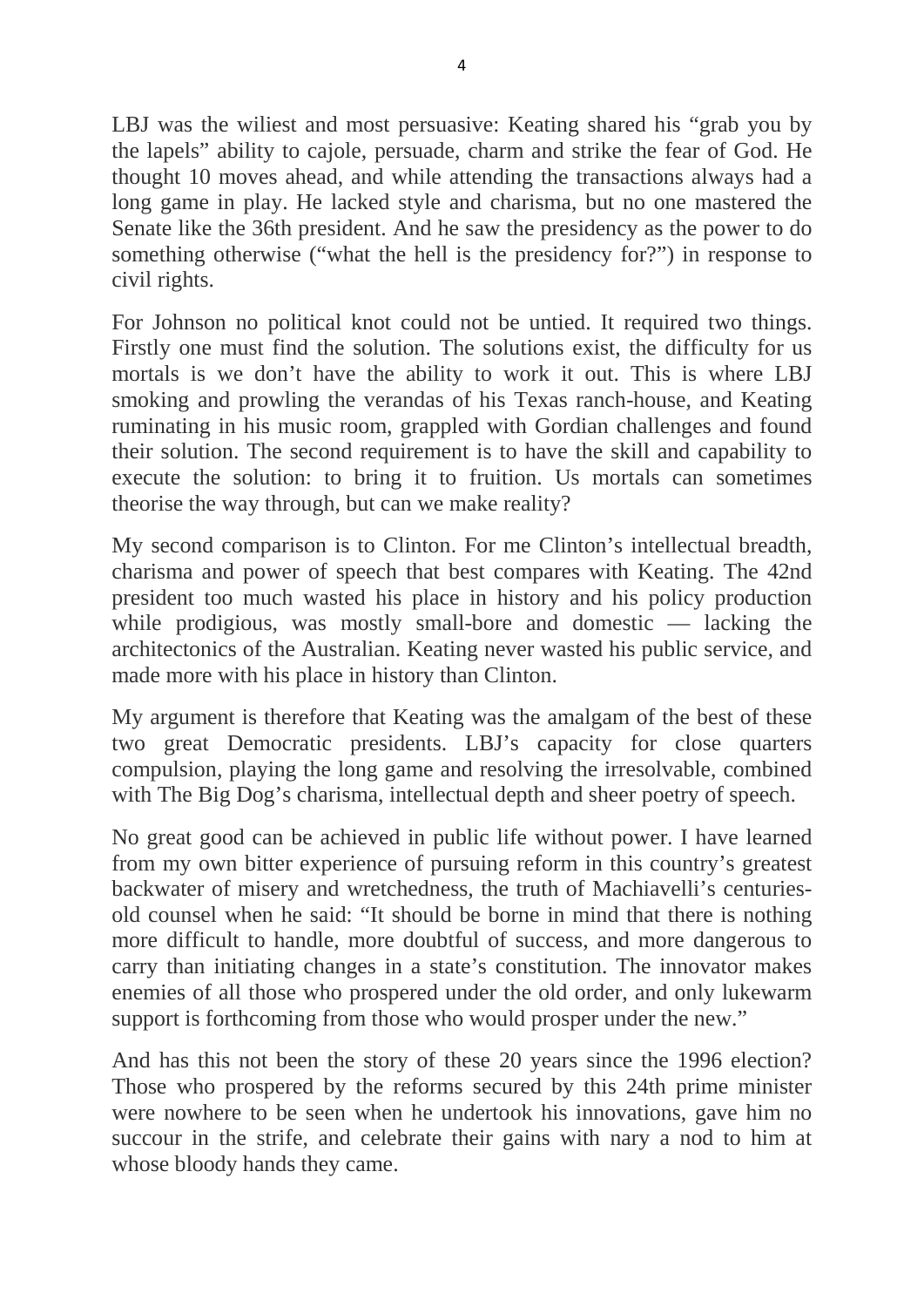Worse, the Labor Party's most diabolic stupidity was its decision to repudiate the Keating legacy of reform, and to adjust its mindset back to an old frame. They ended up disowning their own achievement, and handed to their opponents credit for the growth and opportunity of the new century. It took John Howard's 11-year tenure to come to an end before Labor started invoking that legacy. But even today that legacy may be embraced but its masterful model is still found wanting in its current permutation.

As for erstwhile leaders hatching vain empires of reform from outside of the structures of power — like me — we learn late from Machiavelli a consequent truth: "Hence it is that all armed prophets have conquered, and the unarmed ones have been destroyed."

And thus our most promising reforms are wrecked by ignorant ministers and malign bureaucrats, be they Labor or its opponents. Provincial apparatchiks with power and no imagination. Aided and abetted by the media, not the least the country's miserable, racist national broadcaster: a spittoon's worth of perverse people willing the wretched to fail. They need blacks to remain alienated from mothers' bosoms, incarcerated in legions, leading short lives of grief and tribulation — because if it were not so, against whom could they direct their soft bigotry of low expectations? About whom could report of misery and bleeding tragedy?

Between *Quadrant*'s hard bigotry of prejudice from the right and the ABC's soft bigotry of low expectations on the left lies the common ground of mutual racism. The Scylla and Charibdes of the black burden in this country.

I have learned one thing. Keating was a prophet. And he came out of the desert fully armed.

It follows my comparison with Johnson and Clinton that if the Americans count at least a half dozen in their highest pantheon here we have our one leader of world class, whose prime ministership made compelling case, but in the larger sweep of his Hamiltonian treasurership, the case becomes irrefutable.

Love. Rhetoric. Imagination. Power.

And the greatest of these is love. Of the country. And of the people. Of its ancient peoples and those who so newly called this great land their home.

There were three defining moments of our long history on this continent: First, the crossing of the First Australians over the Torres Strait land bridge